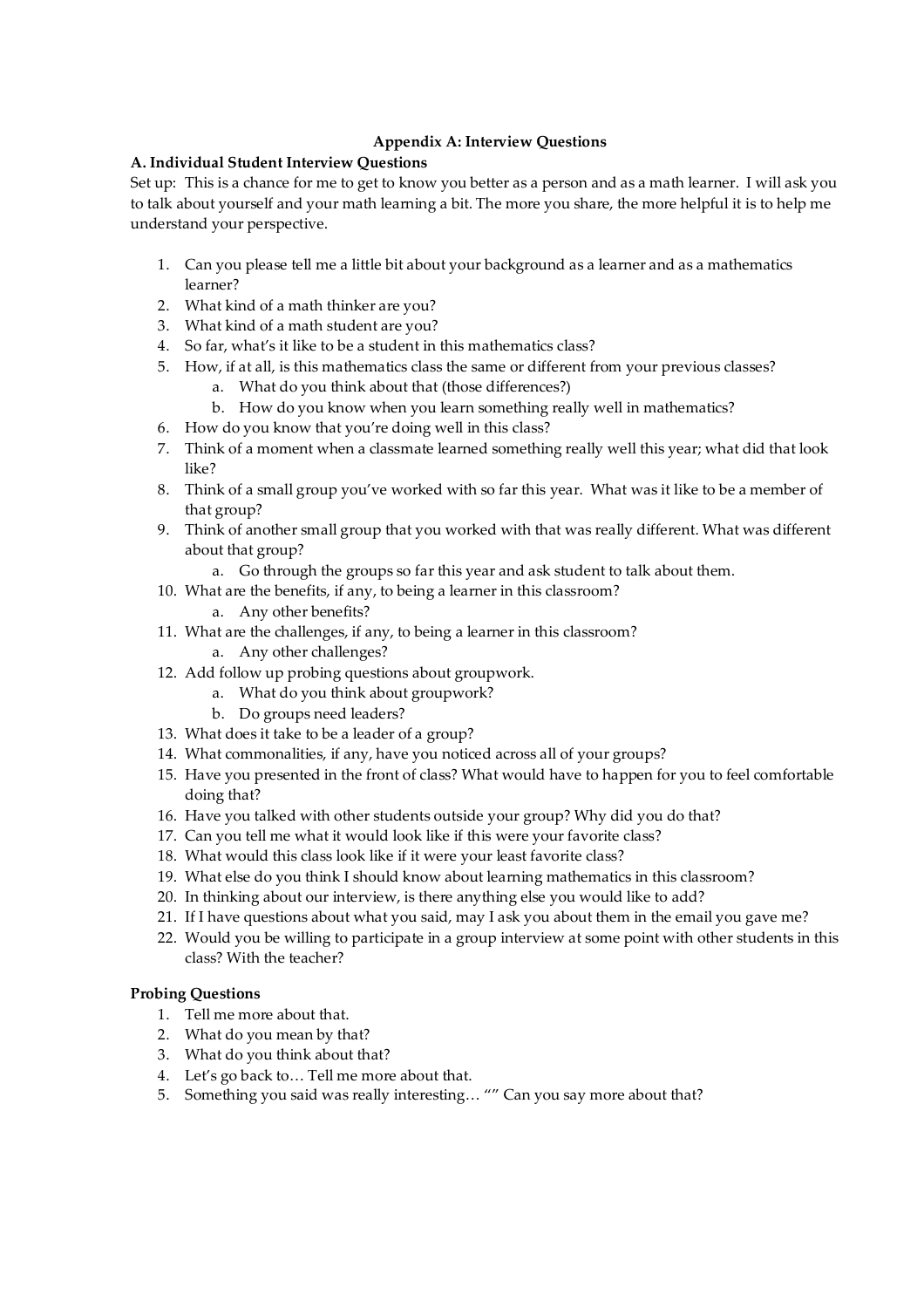# **B. Second Interviews**

- 1. Prompts with own letter: Remember the intro letters we did at the beginning of the year? Read a section. What would you say to your teacher to introduce yourself as a learner of math now?
	- a. Follow up with groups they have had since the last interview. What was/is it like to be a member of those groups?
- 2. What commonalities, if any, have you noticed across all of your groups?
- 3. Think of a time when you had to give an answer, either in your small group, or going up in front of the room, when you were chosen randomly but you didn't know the answer? How did that make you feel?
	- a. *Modification: Have you had to go up to the front this year? What was that like?*
	- b. *What would it take for you to feel comfortable going up to the front?*
- 4. What do you think about groupwork?
- 5. What's the thing that you think you learned the best this year/semester? How did you know that was the thing that you learned the best?
- 6. Last time I asked what would this class be like if it were your favorite. Anything you want to add to that? Okay, so what would this class be like if it were your least favorite?
- 7. Have you ever been randomly called on to present, either in front of the class or in your small group when Ms. Martin shuffled your papers?
	- a. What was that experience like for you?
	- b. Was there another time?
- 8. Do you feel like being wrong is an important part of math?
- 9. Have you ever asked a question during class to a person outside of your group?
	- a. Why did you do that?
- 10. Prompts with own student work:
- 11. Prompts with own video clip(s):
- 12. There may be a time in  $2<sup>nd</sup>$  semester when I'd like to contact you as I'm writing up what I've learned from you. I won't be visiting your classroom very often during second semester, so if you'd be okay with it, it might be nice to meet up with you at a coffee shop or a library to ask some follow-up questions. If that's okay, is there an email address or cell phone where I could reach you?

# **C. Group Interviews**

Thank you so much for coming. This is a really important opportunity for me to hear about your point of view right now- because you are the experts on learning math right now—not me and not your teacher or any other teacher. All of us can get better at teaching math to you guys if we hear more from your perspective. Please feel like this is a conversation. You can talk to each other; you don't have to talk to me, though I will ask you questions.

Let everyone have a turn to speak. If you notice you've been speaking a lot, let someone else be the first to answer the next question. This also needs to be a safe space to say your opinion. It's actually really interesting when you have a different viewpoint on something, and so if I revoice something back to you and you think I said it wrong, please correct me. Or if a classmate says, "that's not how I see that thing..." then please feel like you can disagree and share your thinking. And it's okay to use names, but we all must be respectful.

So because this is a place where we need to be able to have different viewpoints, we also need to agree that this conversation should kinda be kept in this room, in this community, and to not have it be blasting all over. So things that we say here need to be kept between us. Is that okay with everyone? So please feel comfortable to have your own opinion and please respect the opinion of others.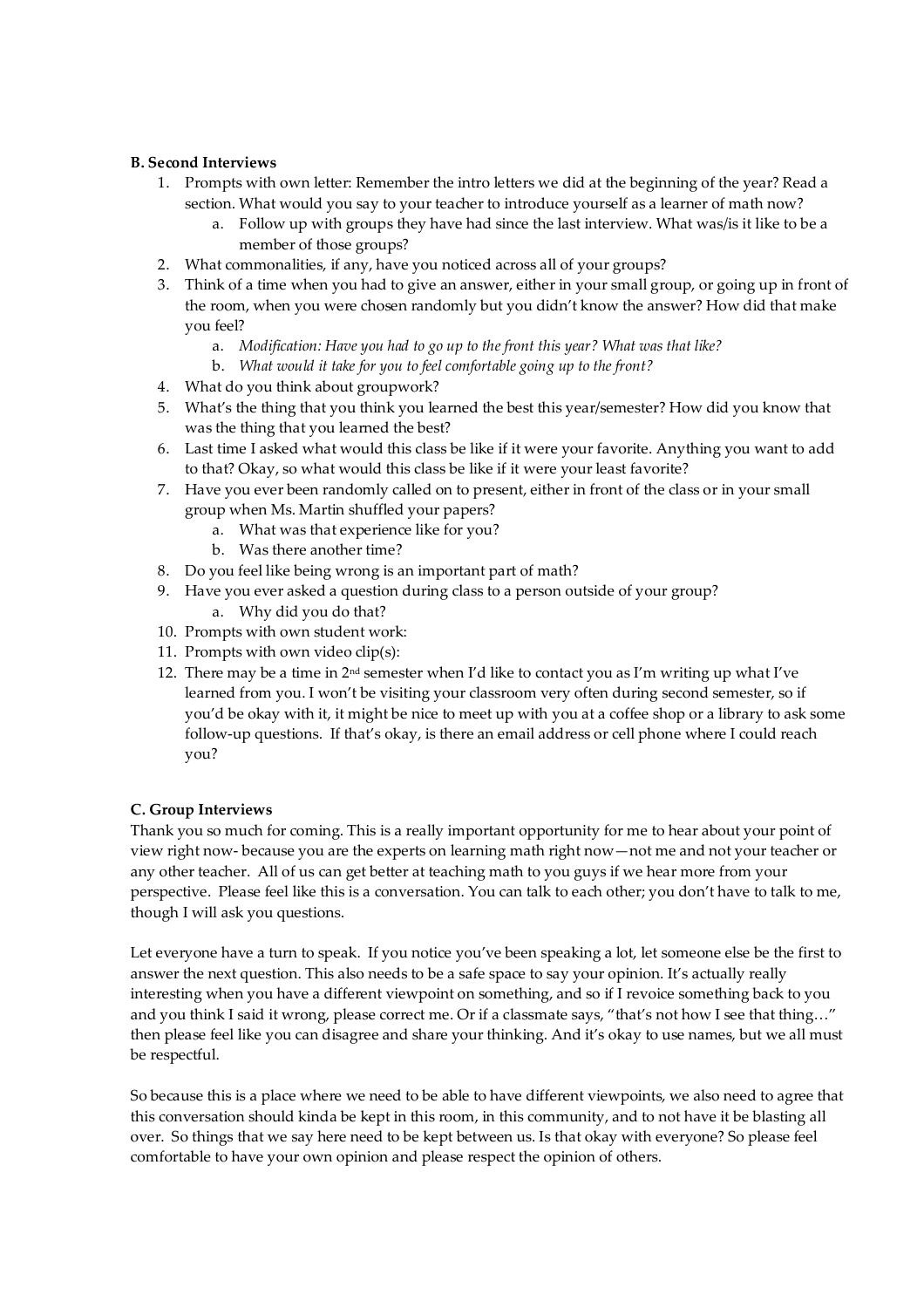We're going to learn a lot from everyone today so thank you so much for coming.

- 1. What's it like to be a student in this class?
- 2. What are the benefits to being a student in this class?
- 3. What are the challenges to being a student in this class?
- 4. Can you think of an example where a classmate got a concept really well, & talk about that? a. Does anyone have a different perspective on that example?
	- b. Does anyone have anything to add to that example?
- 5. Can someone think of a new example where a different classmate got a concept really well?
- 6. How do students show they understand something well in this class?
- 7. What are your classmates good at in this class?
- 8. When it comes to this class, what do you think you are good at?
- 9. What do you think of when you think of someone being 'smart' in math? a. How is that related to this classroom?
- 10. Is it important to be good at the ways you're good at and the ways your classmates are good at math?
- 11. I've been with your class all year, so I know that you're all good at math. You might remember when I said in my intro letter that I believe all students are good at math whether they know it yet or not? Well now I've been here and seen how you all are good at math.
- 12. But what's really interesting is how you guys know that each other is good at math. So is there anyone here that you think is good at math but they don't know how they're good? Can you say more about that?
- 13. Have you ever been randomly called on to present, either in front of the whole class, or in a shuffle quiz in your group?
	- a. What was that like for you?
- 14. Some teachers say that mistakes are helpful to your learning. Why do you think that is?
- 15. There's a lot of research right now that says that groupwork is the way to learn math. Certainly that's part of the reason that your teacher is choosing to use it and why teachers at your school are using it. But you still have the right and responsibility to have your own opinion about it. So it would be really helpful to hear about it in your own words. What do you think are the benefits and challenges to groupwork?
- 16. Last week Thursday, Ms. Martin said that she is starting to know when students are going to groups and are acting as leaders and are going to make their group members smarter.
	- a. Do you remember that?
	- b. Did she say anything else I'm forgetting?
	- c. What did you think about this idea?
- 17. When do you feel comfortable asking your group members questions? Why?
- 18. How do you think working in groups impacts your math learning?
- 19. What do you think about group tests?
- 20. How, if at all, does working in groups impact your math learning?
- 21. Let's say you have the same teacher, same students, and you're still learning in groups. What would it look like if this class were your least favorite class?
- 22. What have you learned about yourself as a math learner, if anything, from the process of doing these interviews?
- 23. What else do you think I need to know about what it's like to be a learner in this math class?
- 24. Anything else you want to share today?
- 25. Any questions for me as we finish?